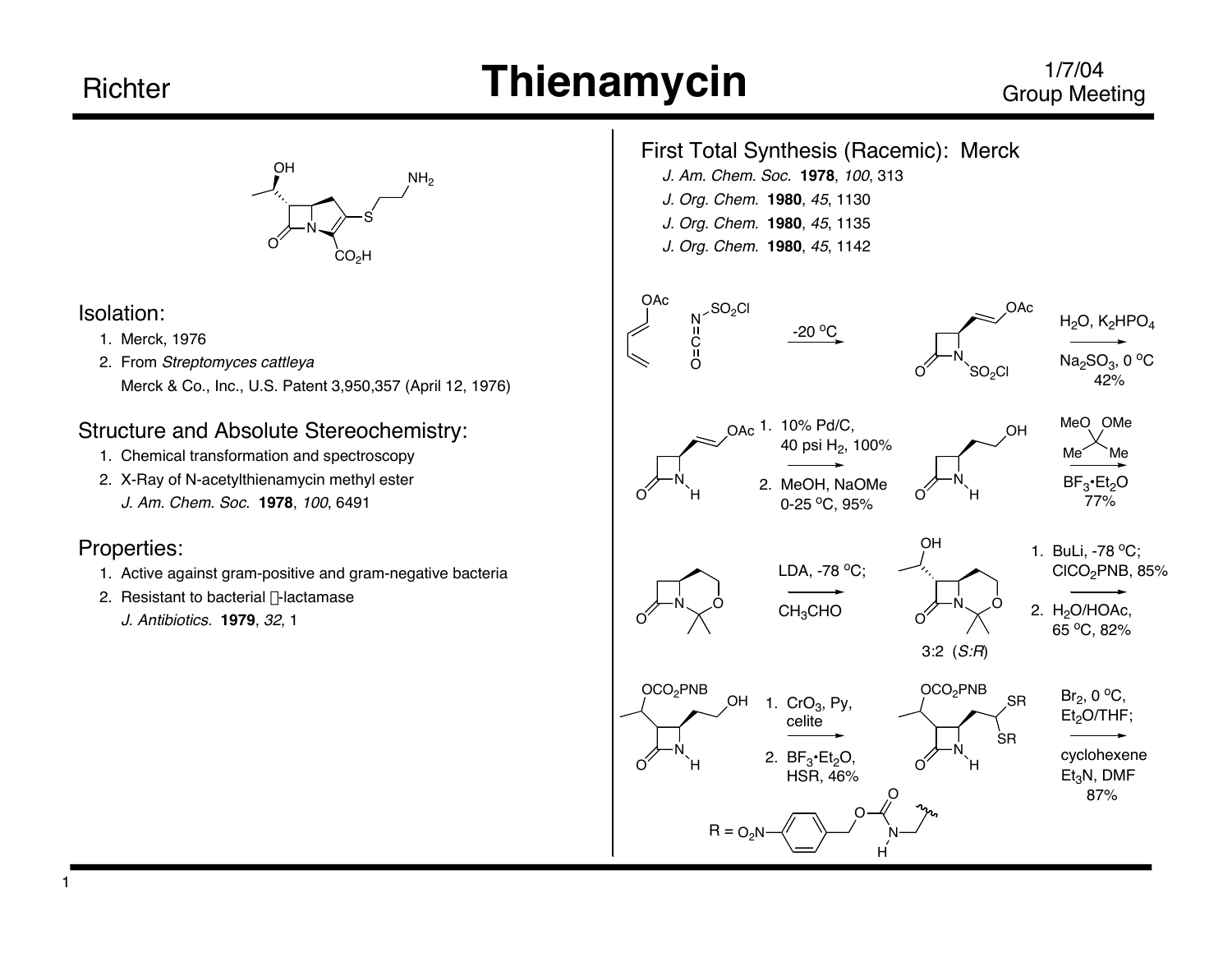## **Thienamycin**

#### 1/7/04 Group Meeting

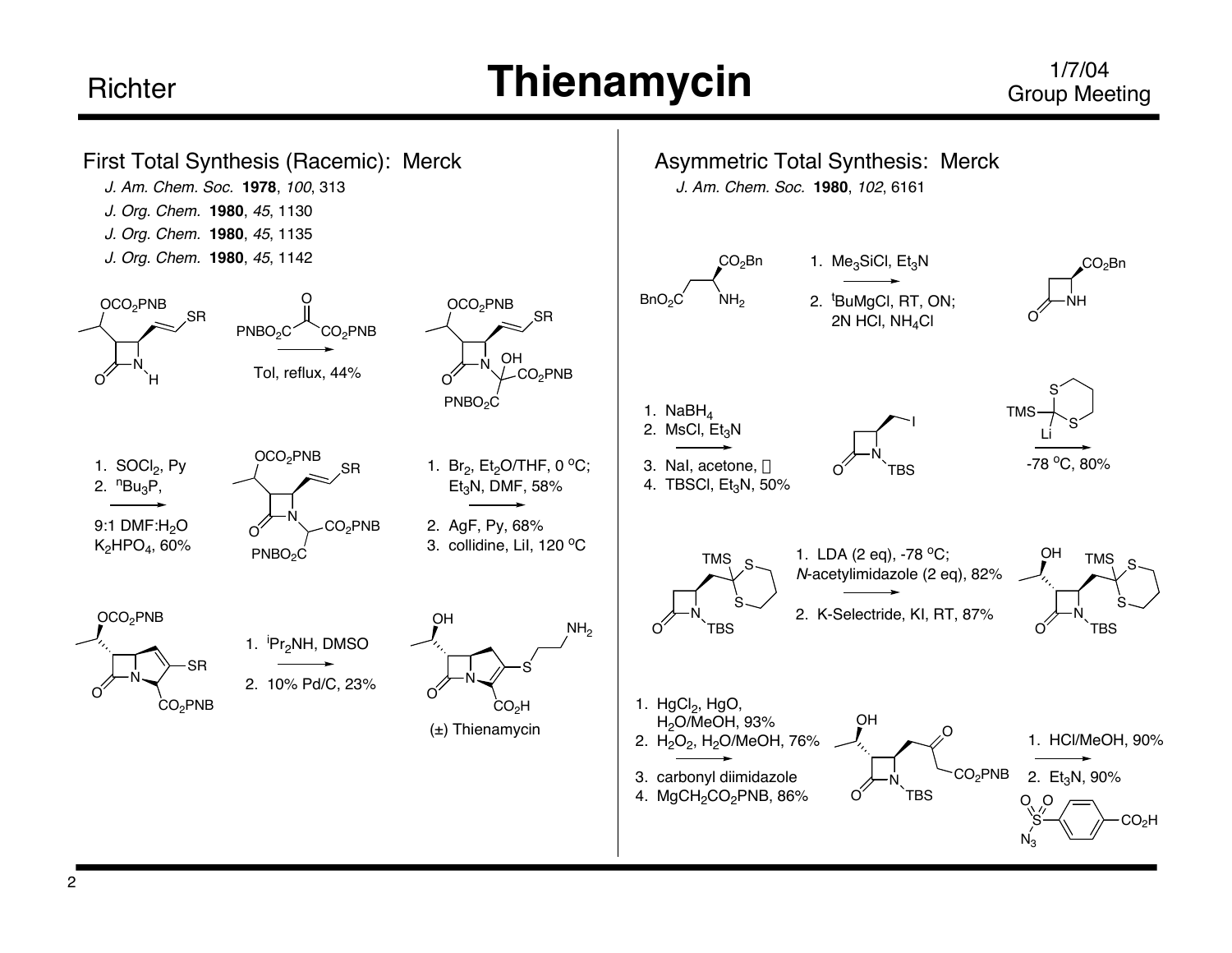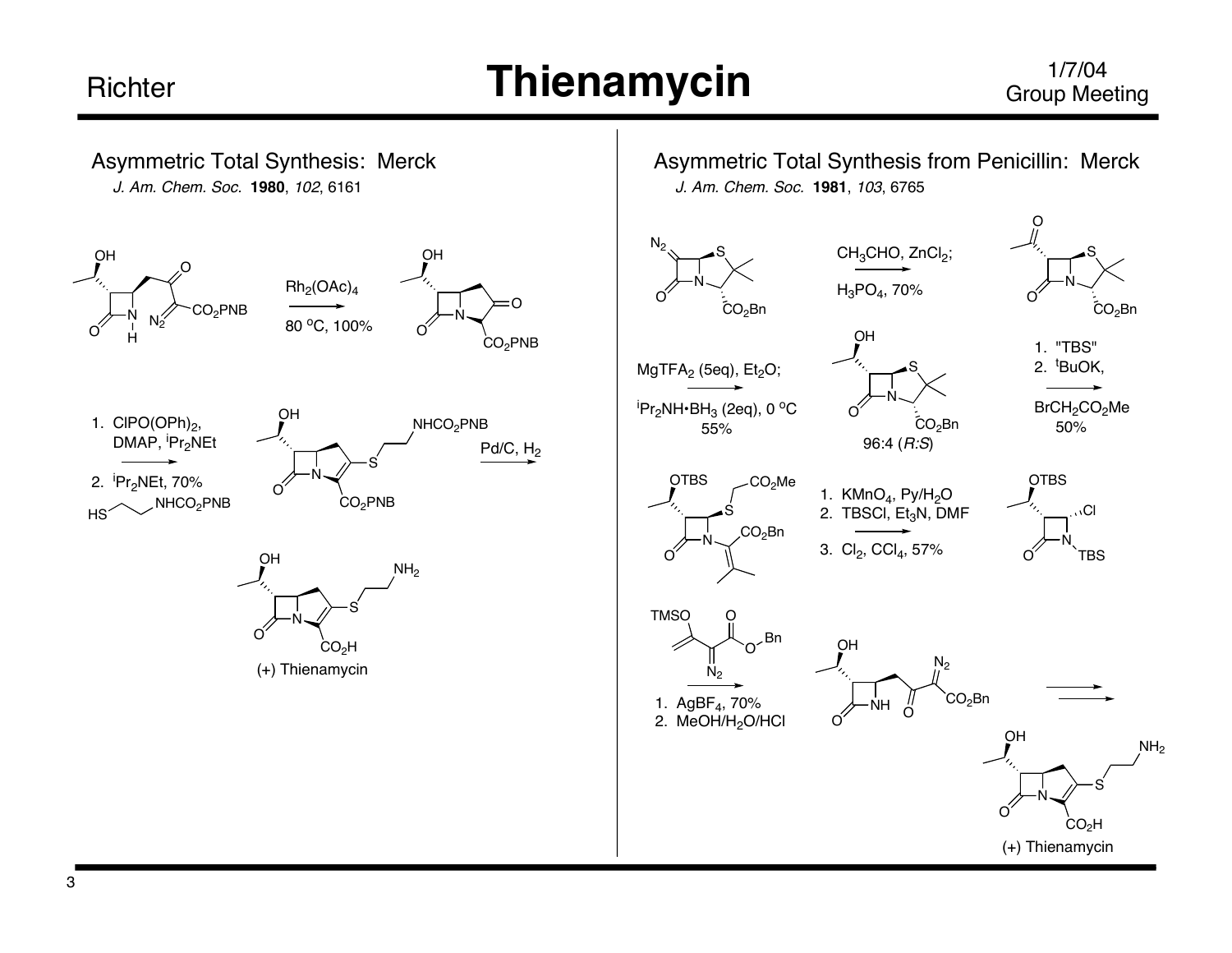## **Thienamycin**



Asymmetric Total Synthesis: Merck Process J. Org. Chem. **1986**, 51, 1498

Formation of chiral enamino ketone:



- 1. Not necessary to isolate after condensation step
- 2. Use of a catalytic amount of HOAc doubles rate of condensation, supresses byproduct formation, helps establish equilibrium
- 3. Once equilibrium established, introduce ketene gas and reaction is instantaneous with >95% yield.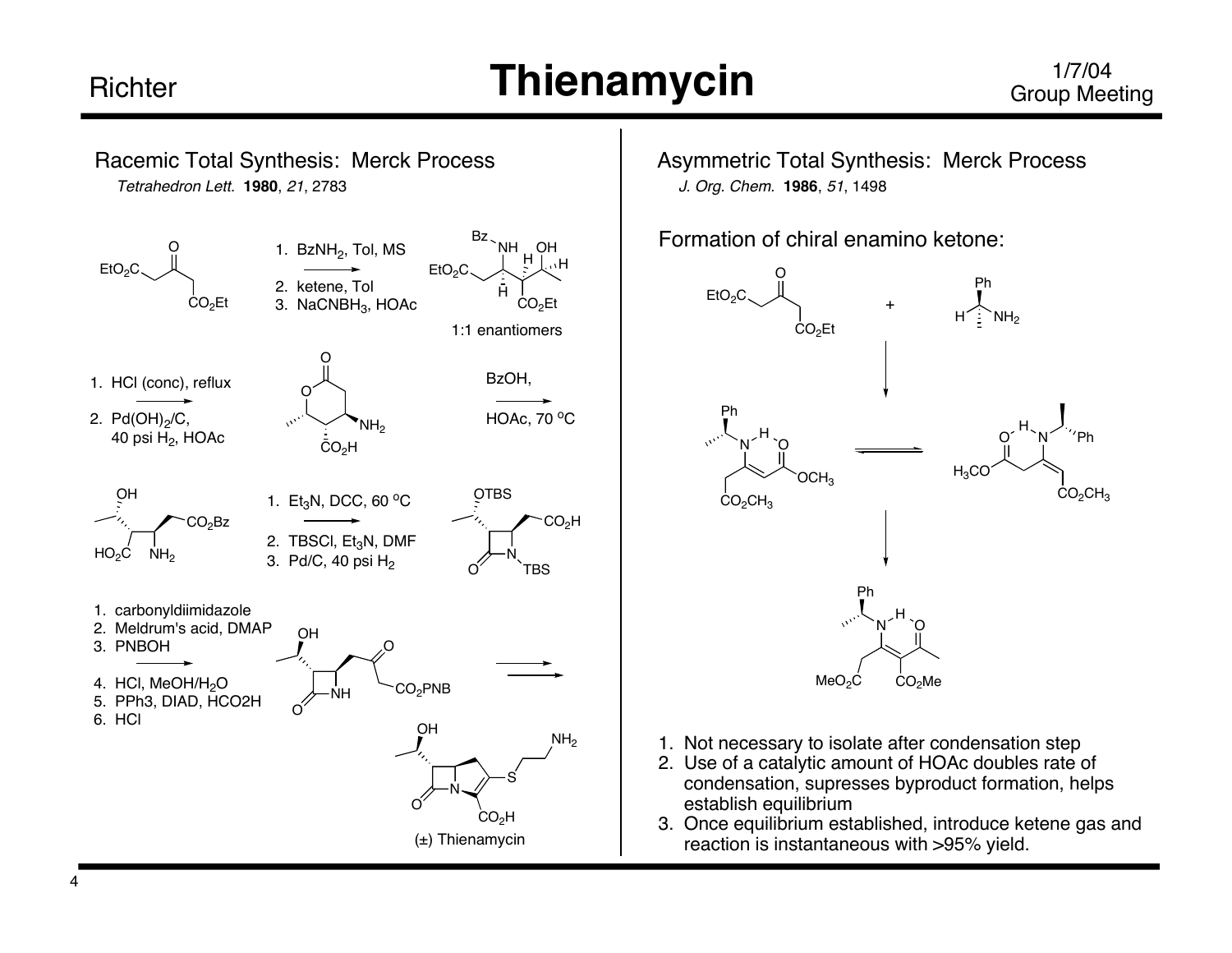# **Thienamycin**

Asymmetric Total Synthesis: Merck Process J. Org. Chem. **1986**, 51, 1498

#### Reduction with boron reagents.

- 1. Acidic borohydride reductions resulted in no stereocontrol
- 2. Catechol borane at -78  $^{\circ}$ C resulted in desired reduction to give:



- 3. Sodium cyanoborohydride reduction with acetic or propionic acid resulted in rapid reduction of the enol
- 4. Reduction product was <50% yield and elimination was a major competing reaction

#### Catalytic Hydrogenation

- 1. Conditions: Pt/C,  $H_3PO_4$  (2 eq), HOAc, RT, 90-1000 psi  $H_2$
- 2. Reduction proceeds from most accessible face (back) to give >60% yield of product
- 3. High H<sub>2</sub> pressure supresses side product formation and enhances stereoselectivity



Asymmetric Total Synthesis: Merck Process J. Org. Chem. **1986**, 51, 1498

#### Completion of Synthesis of Key Intermediate

1. Intermediate above isolated by conversion to the lactone and crystallization (>90% yield) to give pure:



- 2. Hydrolysis of the ester proceeded in >98% yield with concentrated HCl at 85 °C with no purification necessary
- 3. Remove solvent by vacuum distillation.
- 4. Remove the protecting group with Pd/C and  $H_2$  and crystallize the product in >90% yield.
- 5. Allows generation of the key intermediate below in 50% overall yield with only two purification steps



#### Detailed Study of the Mitsunobu Reaction as Applied to the Synthesis of Thienamycin.

J. Am. Chem. Soc. **1988**, 110, 6487

Could invert the stereocenter as above, or invert intramolecularly on the compound above.

Tetrahedron Lett. **1981**, 22, 913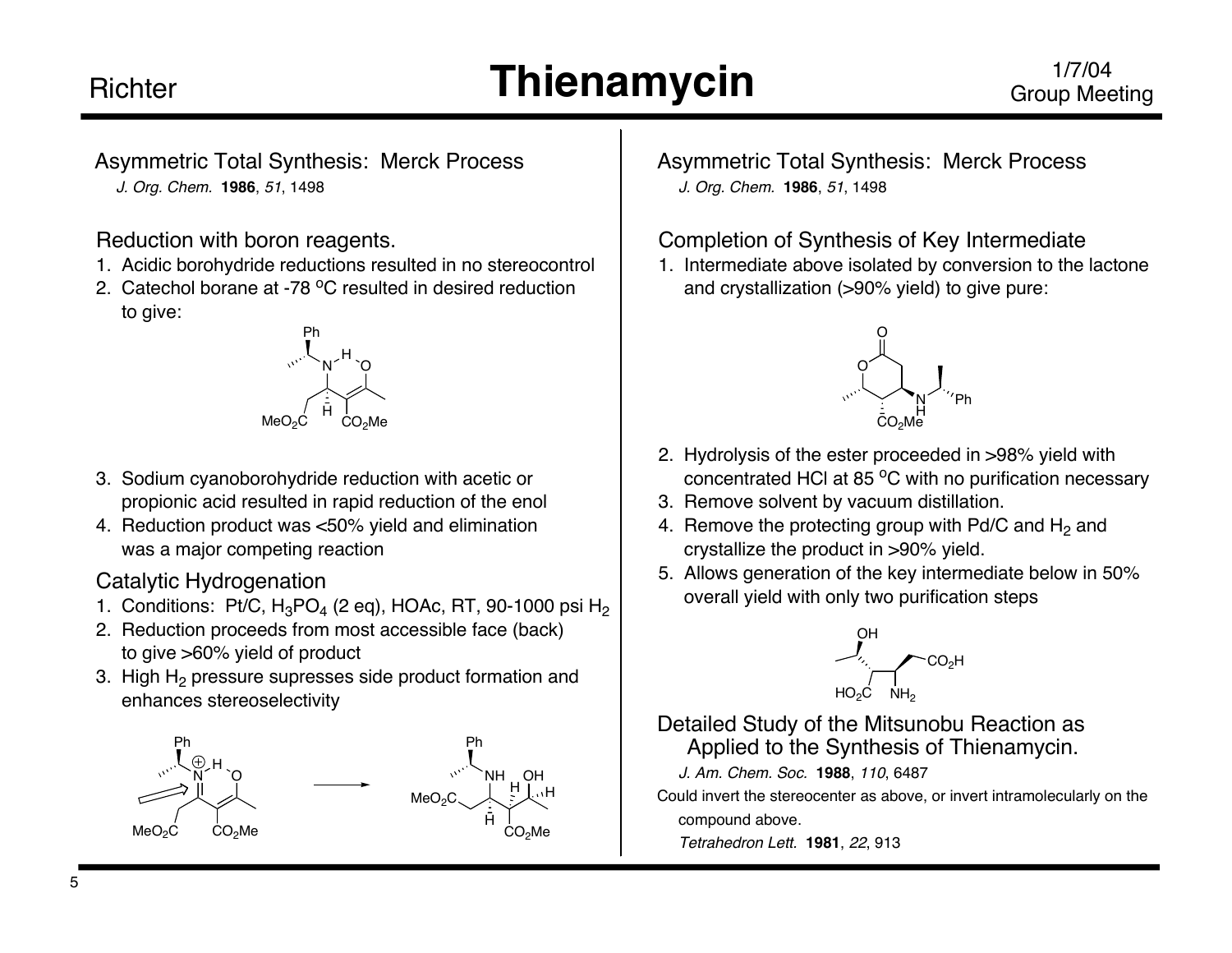## **Thienamycin**

#### 1/7/04 Group Meeting

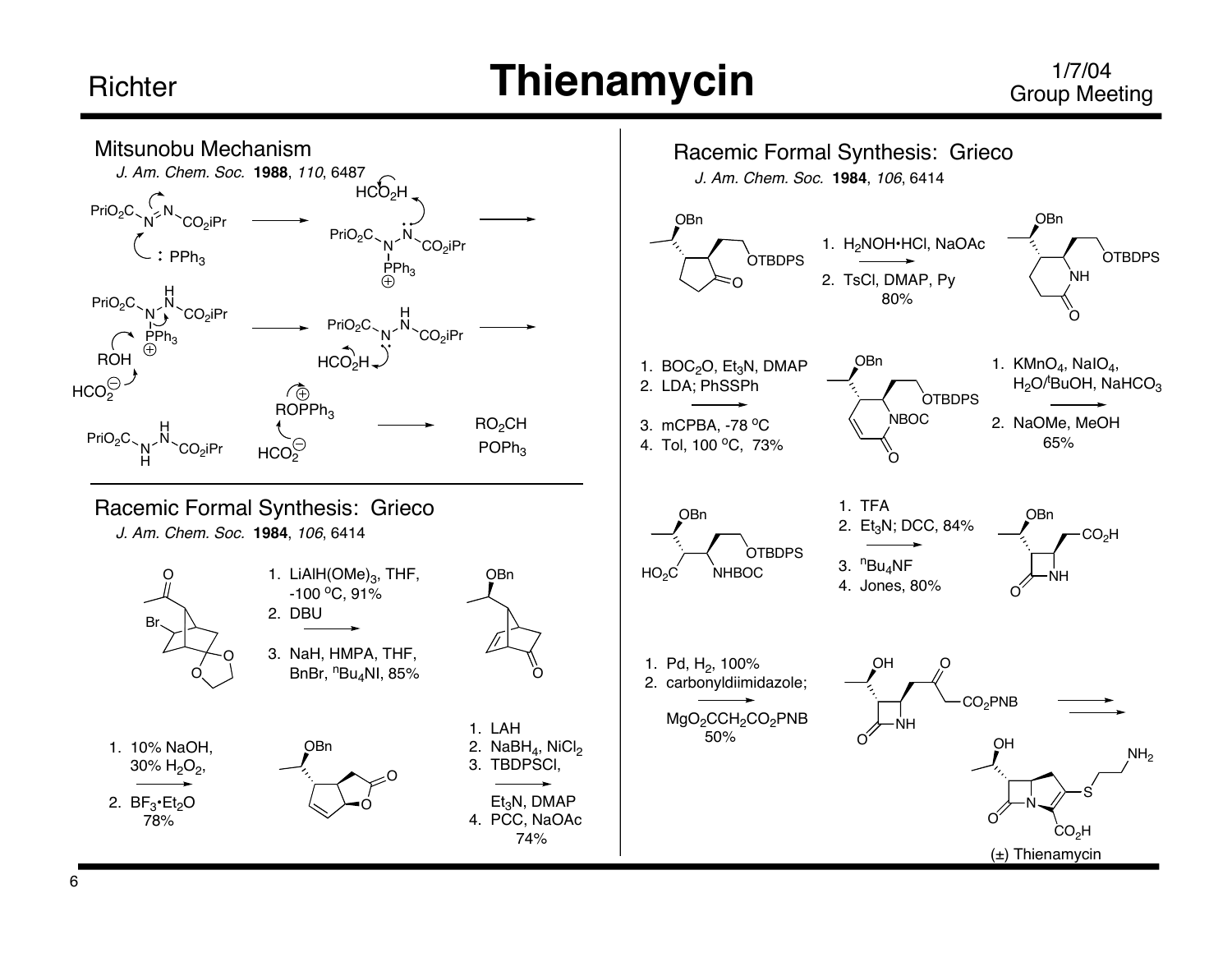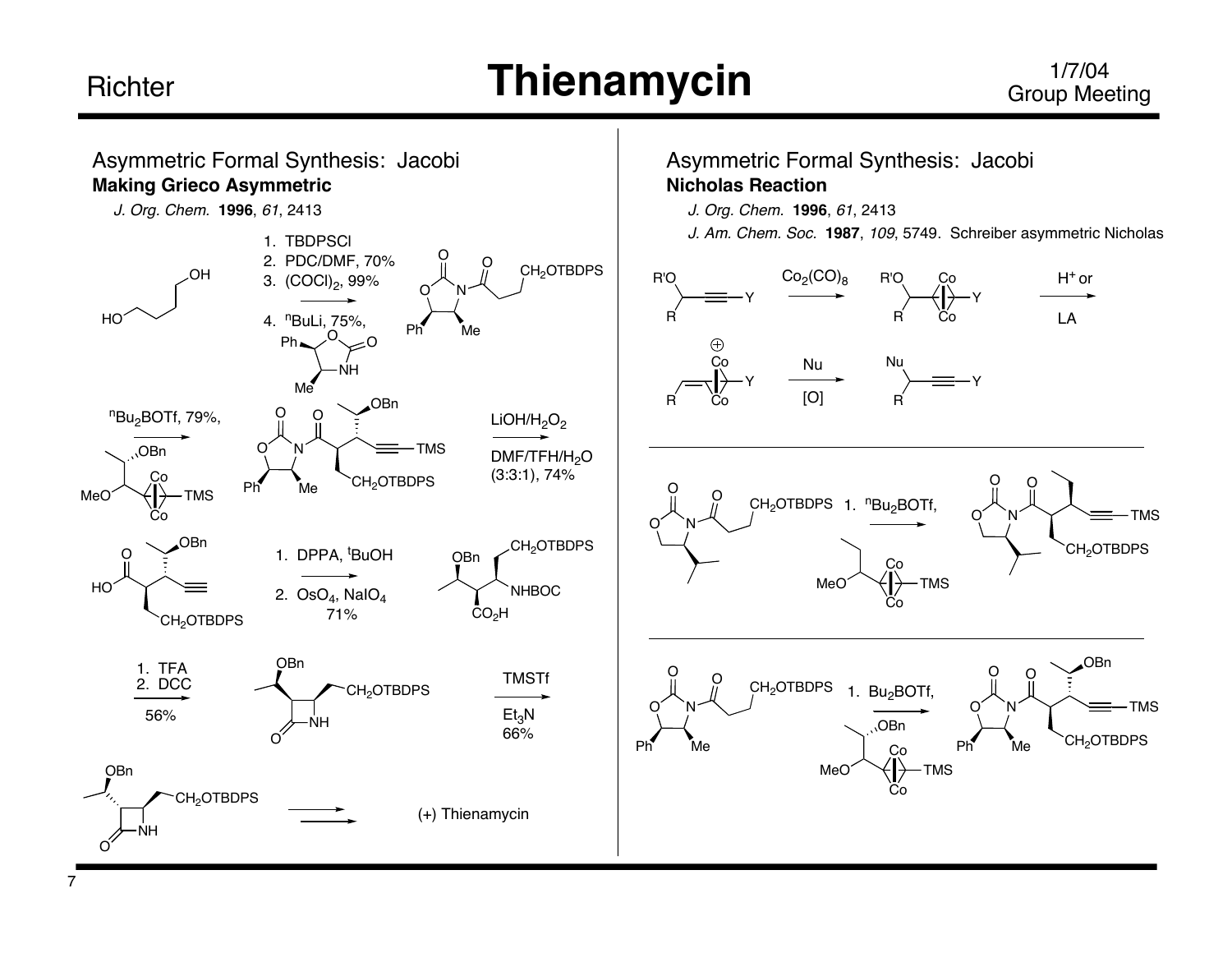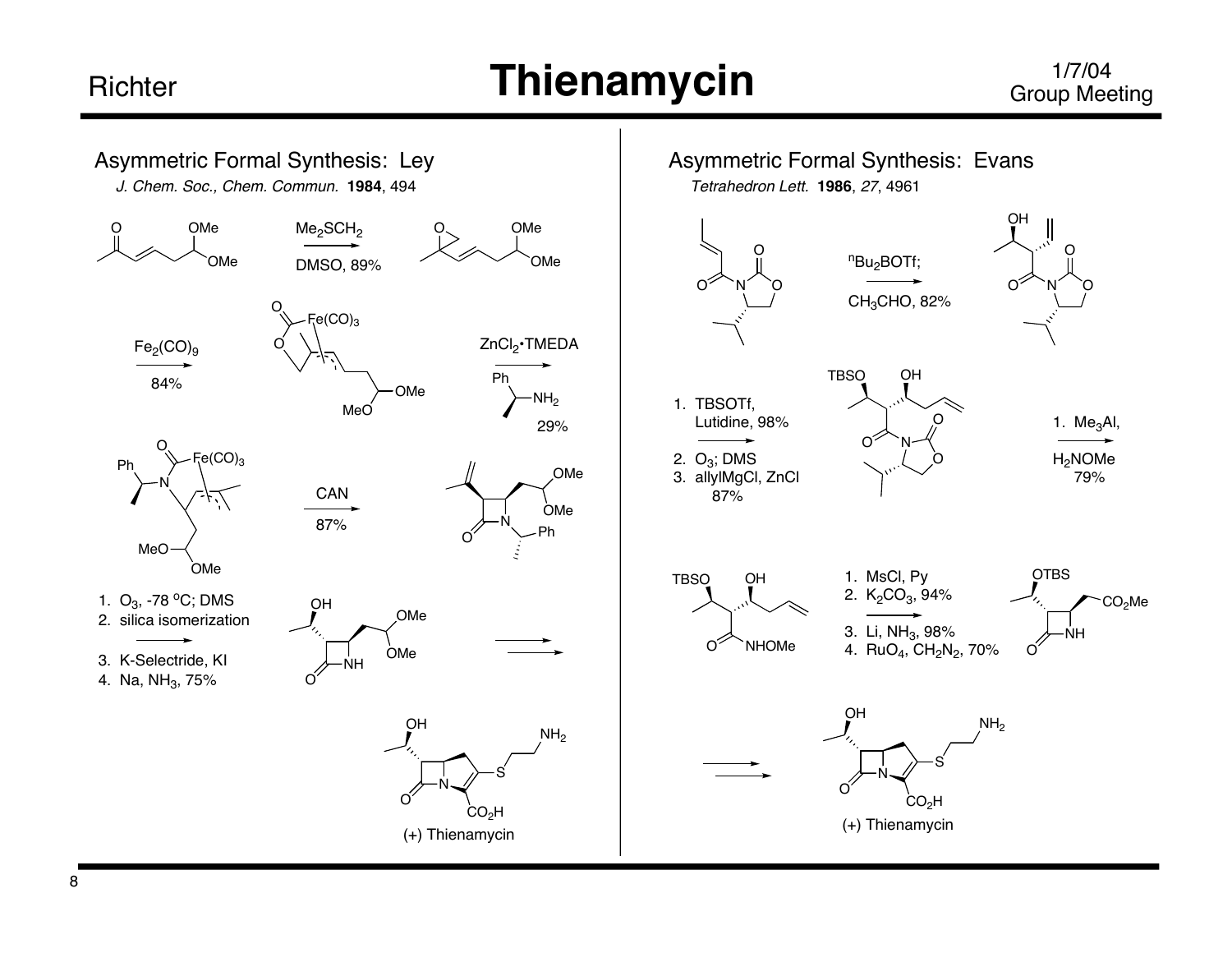## **Thienamycin**

#### 1/7/04 Group Meeting

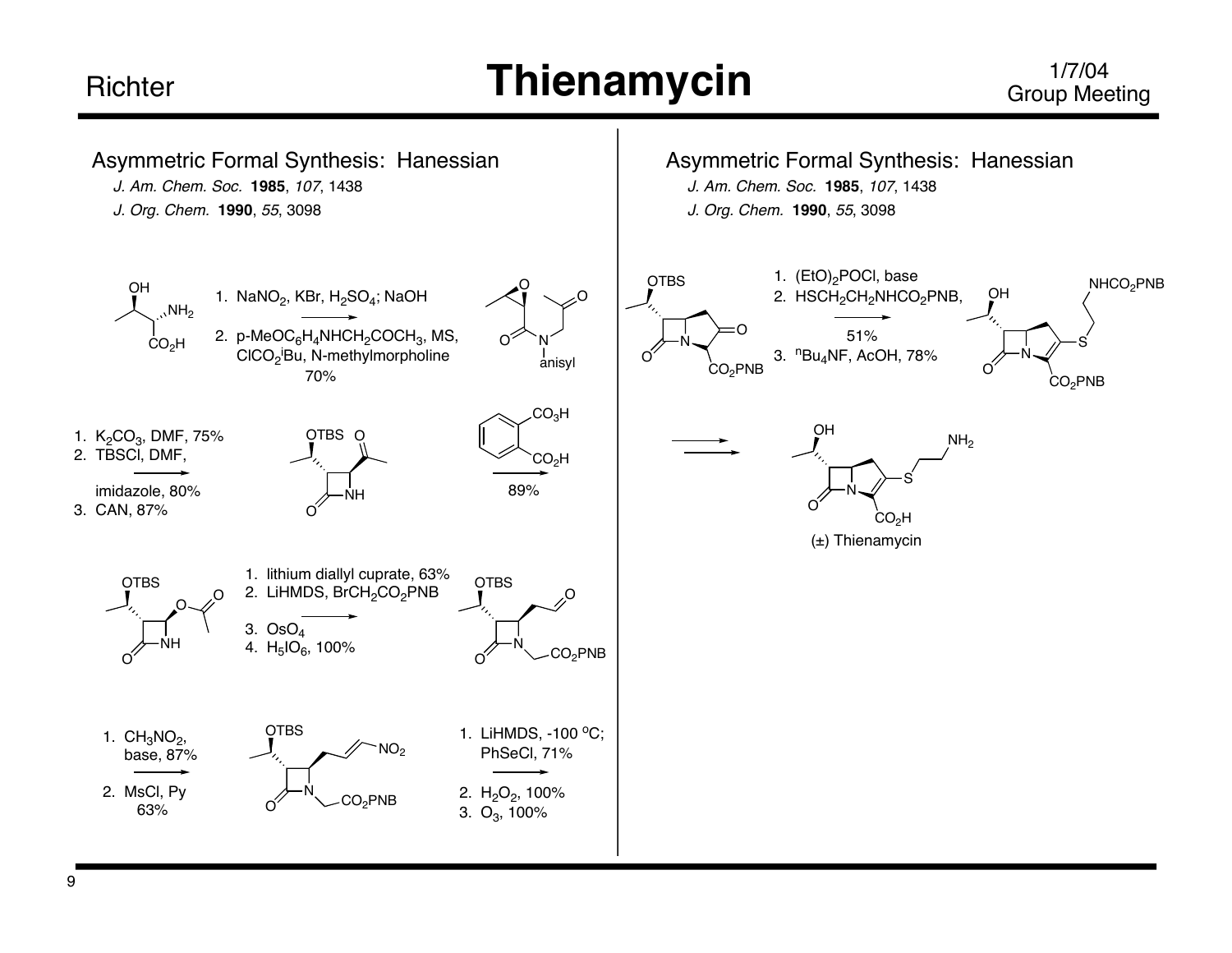